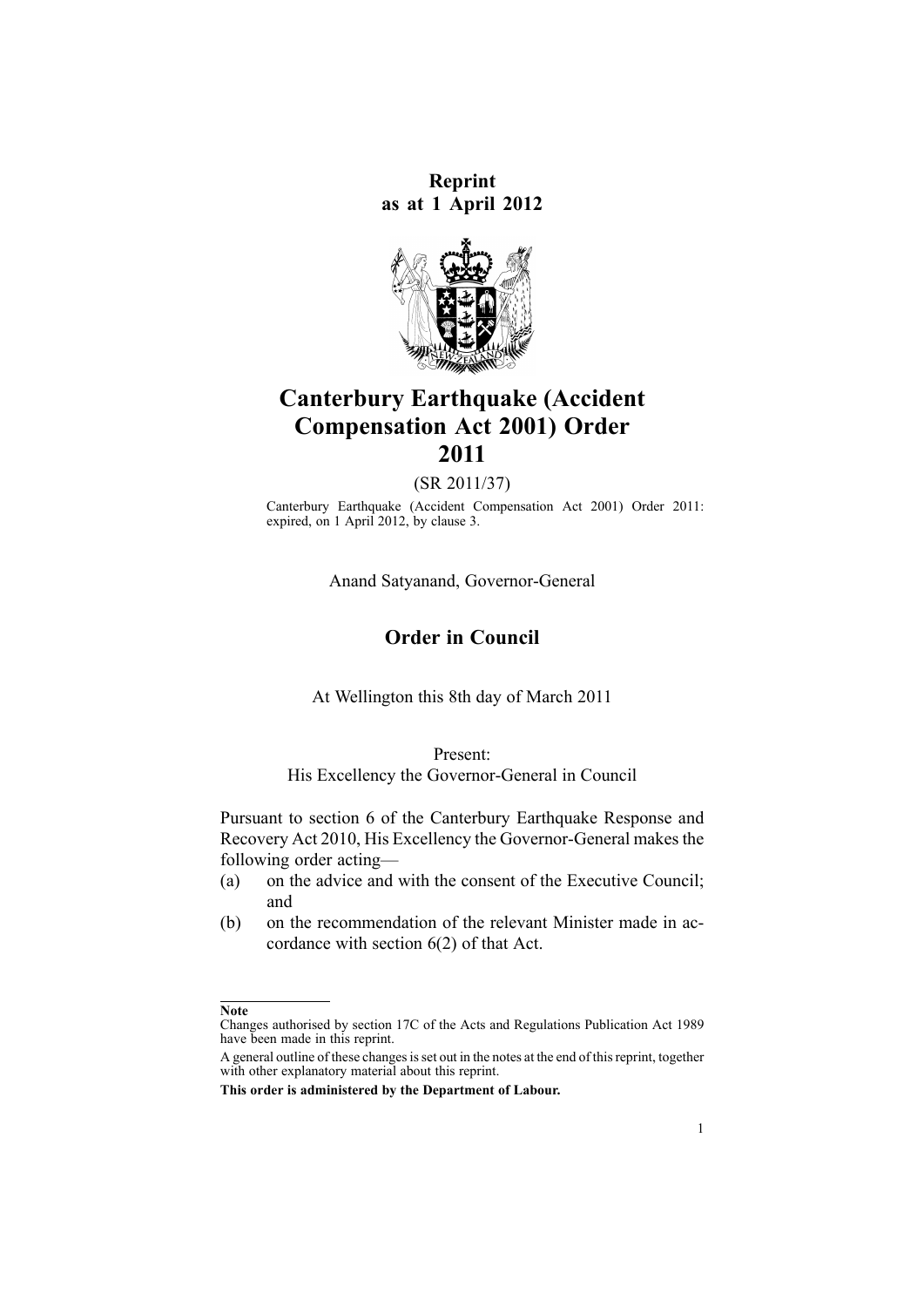<span id="page-1-0"></span>

| <b>Canterbury Earthquake (Accident)</b> | Reprinted as at |
|-----------------------------------------|-----------------|
| Compensation Act 2001) Order 2011       | 1 April 2012    |

#### **Contents**

|                                                      | Page                        |
|------------------------------------------------------|-----------------------------|
| Title                                                |                             |
| Commencement                                         |                             |
| Expiry                                               |                             |
| Effect                                               |                             |
| Interpretation                                       | $\mathcal{D}_{\mathcal{L}}$ |
| Corporation pays compensation for first week         |                             |
| Extension to definition of "decision"                | 4                           |
| Extension to definition of "first week compensation" |                             |

## **Order**

## **1 Title**

This order is the Canterbury Earthquake (Accident Compensation Act 2001) Order 2011.

## **2 Commencement**

This order is deemed to have come into force on 22 February 2011.

## **3 Expiry**

This order expires on the close of 31 March 2012.

## **4 Effect**

2

The exemptions, modifications, or extensions to the [Accident](http://www.legislation.govt.nz/pdflink.aspx?id=DLM99493) [Compensation](http://www.legislation.govt.nz/pdflink.aspx?id=DLM99493) Act 2001 made by this order do not affect the text of the Act but require it to be read as if it had been amended in the manner indicated in this order.

## **5 Interpretation**

(1) In this order,—

**Act** means the Accident [Compensation](http://www.legislation.govt.nz/pdflink.aspx?id=DLM99493) Act 2001

**aftershock** meansthe Canterbury earthquake aftershock on 22 February 2011

**claimant** means <sup>a</sup> person who—

(a) has an incapacity resulting from <sup>a</sup> personal injury for which he or she has cover; and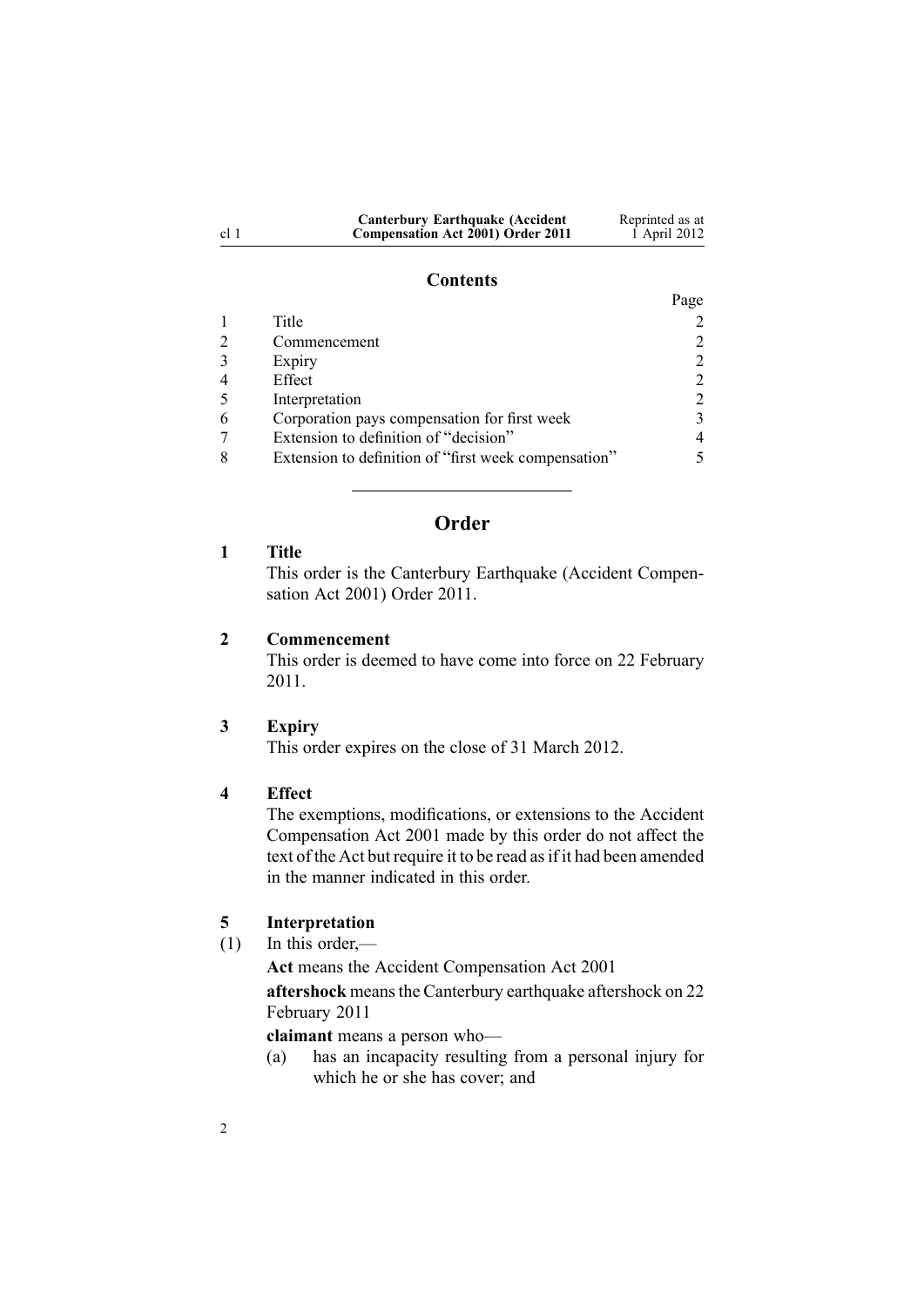- <span id="page-2-0"></span>(b) suffered the personal injury on 22 February 2011 as <sup>a</sup> direct result—
	- (i) of the aftershock; or
	- (ii) of trying to rescue and recover victims of the aftershock; or
	- (iii) of the activities of other persons trying to rescue and recover victims of the aftershock; and
- (c) is incapacitated for <sup>a</sup> period longer than the first week of incapacity; and
- (d) was an earner immediately before his or her incapacity commenced

**Schedule** means [Schedule](http://www.legislation.govt.nz/pdflink.aspx?id=DLM104541) 1 of the Act

**section** means <sup>a</sup> section of the Act.

- (2) A term used in this order that is defined in the Act has the meaning given to it in the Act, excep<sup>t</sup> that—
	- (a) the definition of "claimant" in subclause (1) is additional to the definition of "claimant" in the Act; and
	- (b) <sup>a</sup> term whose definition in the Act is inapplicable or inappropriate in this order does not have that definition in this order.

## **6 Corporation pays compensation for first week**

*Claimants the Corporation pays and does not pay*

- (1) The Corporation must pay <sup>a</sup> claimant compensation for loss of earnings in the first week of incapacity, excep<sup>t</sup> <sup>a</sup> claimant described in subclause (2).
- (2) The Corporation must not pay compensation to the following claimants:
	- (a) <sup>a</sup> claimant who has received first week compensation for his or her injury from his or her employer:
	- (b) <sup>a</sup> claimant whose incapacity results from <sup>a</sup> work-related personal injury suffered in the claim managemen<sup>t</sup> period of the accredited employer employing the claimant.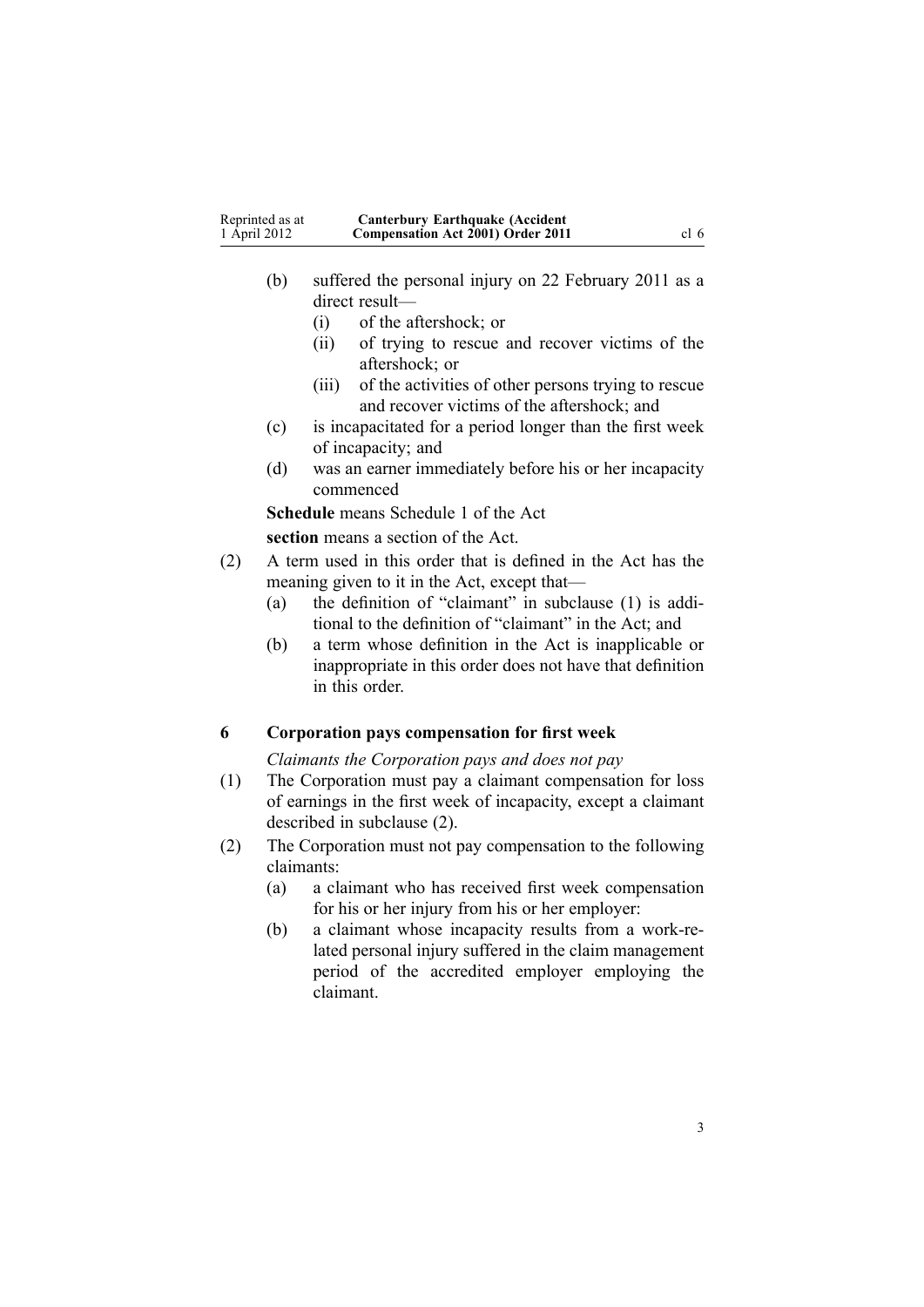<span id="page-3-0"></span>

|        | <b>Canterbury Earthquake (Accident</b> ) | Reprinted as at |
|--------|------------------------------------------|-----------------|
| - cl 7 | Compensation Act 2001) Order 2011        | 1 April 2012    |

*Self-employed and shareholder-employee parties to agreements*

(3) The amount of compensation payable to <sup>a</sup> claimant who is <sup>a</sup> party to an agreement made under section  $208(2)$  is the amount of weekly compensation specified in the agreement.

*Other employees and their employers*

- (4) Subclauses (5) to (8) do not apply to <sup>a</sup> claimant to whom subclause (3) applies.
- (5) The employer in whose employment the claimant suffered the injury is exemp<sup>t</sup> from the duty in [section](http://www.legislation.govt.nz/pdflink.aspx?id=DLM101449) 98 to pay first week compensation to the claimant.
- (6) If the employer nevertheless pays first week compensation to the claimant, the employer may ask the Corporation to pay the amount of the compensation to the employer and the Corporation must do so.
- (7) The amount of compensation payable, either to the claimant under subclause (1) or to the employer under subclause (6), is the amount described in subclause (8) up to the maximum specified in [clause](http://www.legislation.govt.nz/pdflink.aspx?id=DLM104889) 46 of Schedule 1.
- (8) The amount is 80% of the claimant's weekly earnings calculated under the following clauses of [Schedule](http://www.legislation.govt.nz/pdflink.aspx?id=DLM104541) 1:
	- (a) the applicable one of the following:
		- (i) for <sup>a</sup> claimant to whom [clause](http://www.legislation.govt.nz/pdflink.aspx?id=DLM104833) 34 applies, clause 34(1) and (3):
		- (ii) for <sup>a</sup> claimant to whom [clause](http://www.legislation.govt.nz/pdflink.aspx?id=DLM104840) 36 applies, clause 36(1), (3), and (5):
		- (iii) for <sup>a</sup> claimant to whom [clause](http://www.legislation.govt.nz/pdflink.aspx?id=DLM104848) 38 applies, clause  $38(1)(a)$  and (2) to (5):
		- (iv) for <sup>a</sup> claimant to whom any of [clauses](http://www.legislation.govt.nz/pdflink.aspx?id=DLM104857) 38A, [39](http://www.legislation.govt.nz/pdflink.aspx?id=DLM104860), and [40](http://www.legislation.govt.nz/pdflink.aspx?id=DLM104868) applies, the applicable clause; and
	- (b) any of [clauses](http://www.legislation.govt.nz/pdflink.aspx?id=DLM104871) 41 and 43 to [45](http://www.legislation.govt.nz/pdflink.aspx?id=DLM104879) that are applicable.

#### **7 Extension to definition of** "**decision**"

References to <sup>a</sup> decision, or Corporation's decision, in the Act must be read as including decisions about—

(a) whether or not the Corporation will pay compensation under [clause](#page-2-0) 6; and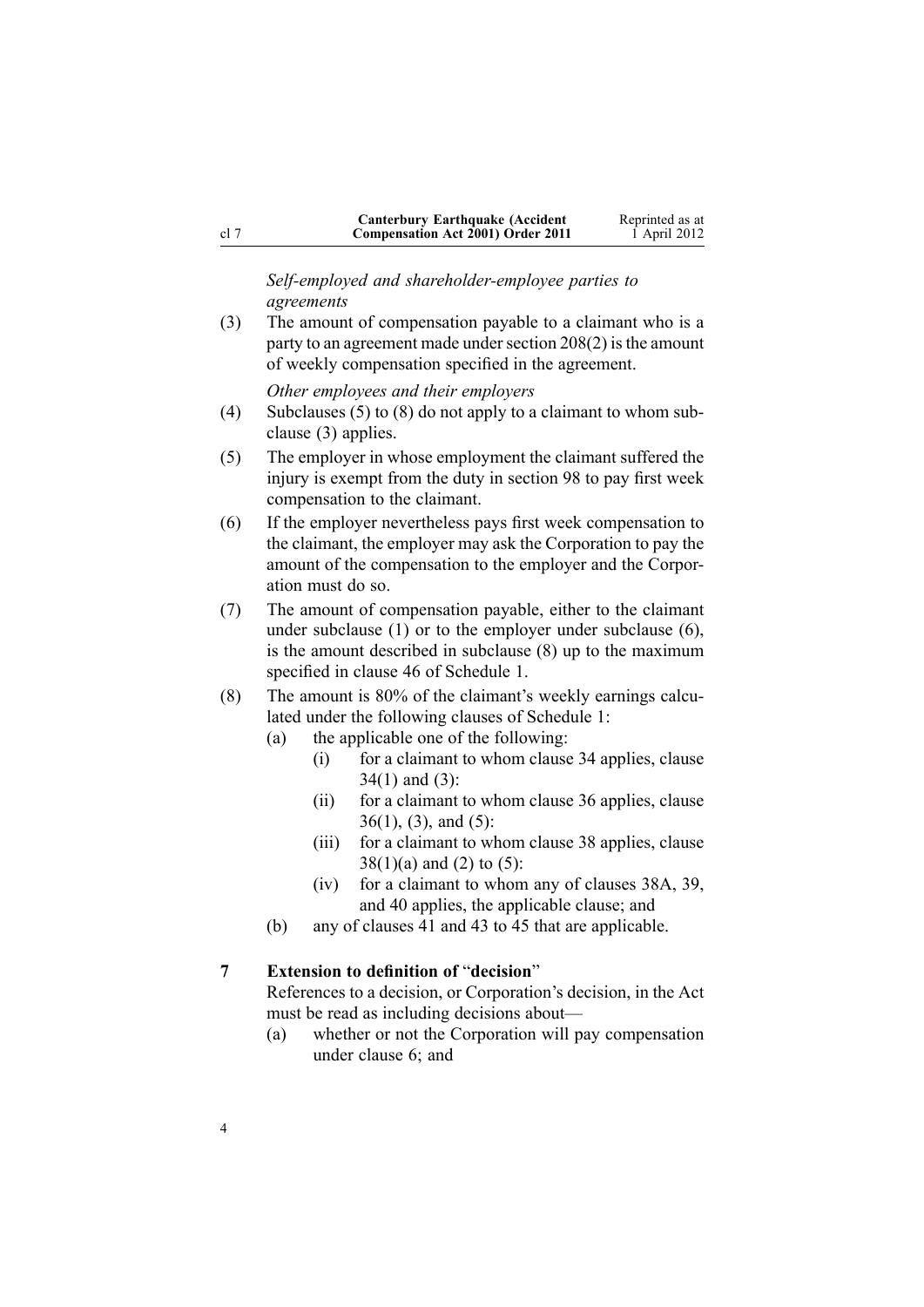<span id="page-4-0"></span>

| Reprinted as at | <b>Canterbury Earthquake (Accident</b> |                  |
|-----------------|----------------------------------------|------------------|
| 1 April 2012    | Compensation Act 2001) Order 2011      | Explanatory note |

- (b) to whom the Corporation will pay compensation under [clause](#page-2-0) 6.
- **8 Extension to definition of** "**first week compensation**" References to first week compensation in the Act, excep<sup>t</sup> [sec](http://www.legislation.govt.nz/pdflink.aspx?id=DLM101448)[tions](http://www.legislation.govt.nz/pdflink.aspx?id=DLM101448) 97, [98](http://www.legislation.govt.nz/pdflink.aspx?id=DLM101449), and [99\(a\)](http://www.legislation.govt.nz/pdflink.aspx?id=DLM101450) and (e), and in [sections](http://www.legislation.govt.nz/pdflink.aspx?id=DLM236866) 14 and [71](http://www.legislation.govt.nz/pdflink.aspx?id=DLM237176) of the Holidays Act 2003 must be read as including compensation payable under [clause](#page-2-0) 6.

Rebecca Kitteridge, Clerk of the Executive Council.

## **Explanatory note**

*This note is not par<sup>t</sup> of the order, but isintended to indicate its general effect.*

This order provides for the Accident Compensation Corporation to pay the first week's compensation to workersinjured as <sup>a</sup> direct result of the Canterbury earthquake aftershock on 22 February 2011.

The order is deemed to have come into force on 22 February 2011. The order is made under the Canterbury [Earthquake](http://www.legislation.govt.nz/pdflink.aspx?id=DLM3233000) Response and [Recovery](http://www.legislation.govt.nz/pdflink.aspx?id=DLM3233000) Act 2010 and its effect is temporary.

Issued under the authority of the Acts and [Regulations](http://www.legislation.govt.nz/pdflink.aspx?id=DLM195097) Publication Act 1989. Date of notification in *Gazette*: 10 March 2011.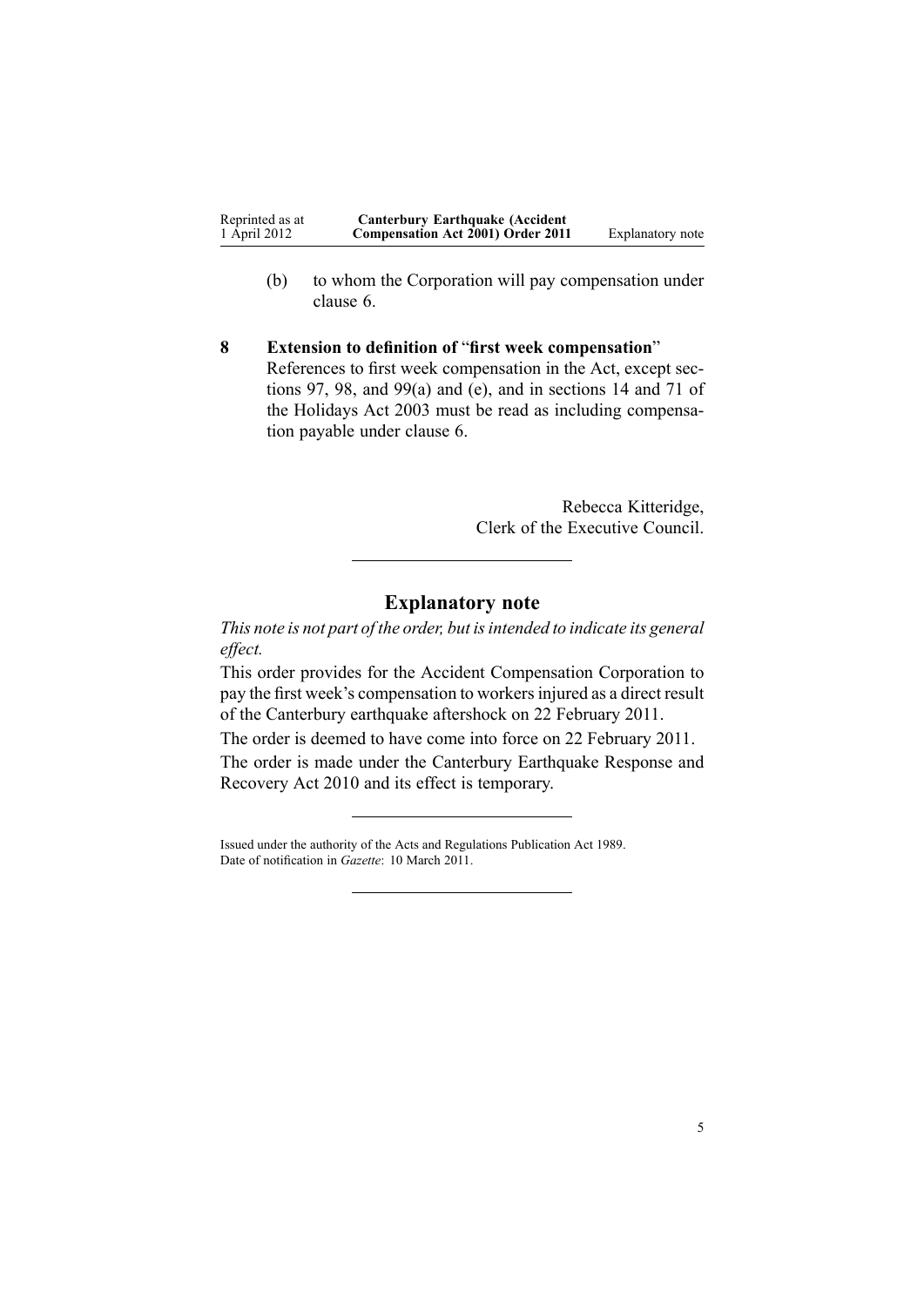| <b>Canterbury Earthquake (Accident</b> ) | Reprinted as at |
|------------------------------------------|-----------------|
| Compensation Act 2001) Order 2011        | 1 April 2012    |

#### **Contents**

- 1 General
- 2 Status of reprints
- 3 How reprints are prepared
- 4 Changes made under section 17C of the Acts and Regulations Publication Act 1989
- 5 List of amendments incorporated in this reprint (most recent first)

## **Notes**

## *1 General*

This is a reprint of the Canterbury Earthquake (Accident Compensation Act 2001) Order 2011. The reprint incorporates all the amendments to the order as at 1 April 2012, as specified in the list of amendments at the end of these notes.

Relevant provisions of any amending enactments that contain transitional, savings, or application provisions that cannot be compiled in the reprint are also included, after the principal enactment, in chronological order. For more information, *see* <http://www.pco.parliament.govt.nz/reprints/>.

## *2 Status of reprints*

Under [section](http://www.legislation.govt.nz/pdflink.aspx?id=DLM195439) 16D of the Acts and Regulations Publication Act 1989, reprints are presumed to correctly state, as at the date of the reprint, the law enacted by the principal enactment and by the amendments to that enactment. This presumption applies even though editorial changes authorised by [section](http://www.legislation.govt.nz/pdflink.aspx?id=DLM195466) [17C](http://www.legislation.govt.nz/pdflink.aspx?id=DLM195466) of the Acts and Regulations Publication Act 1989 have been made in the reprint.

This presumption may be rebutted by producing the official volumes of statutes or statutory regulations in which the principal enactment and its amendments are contained.

## *3 How reprints are prepared*

A number of editorial conventions are followed in the preparation of reprints. For example, the enacting words are not included in Acts, and provisions that are repealed or revoked

Notes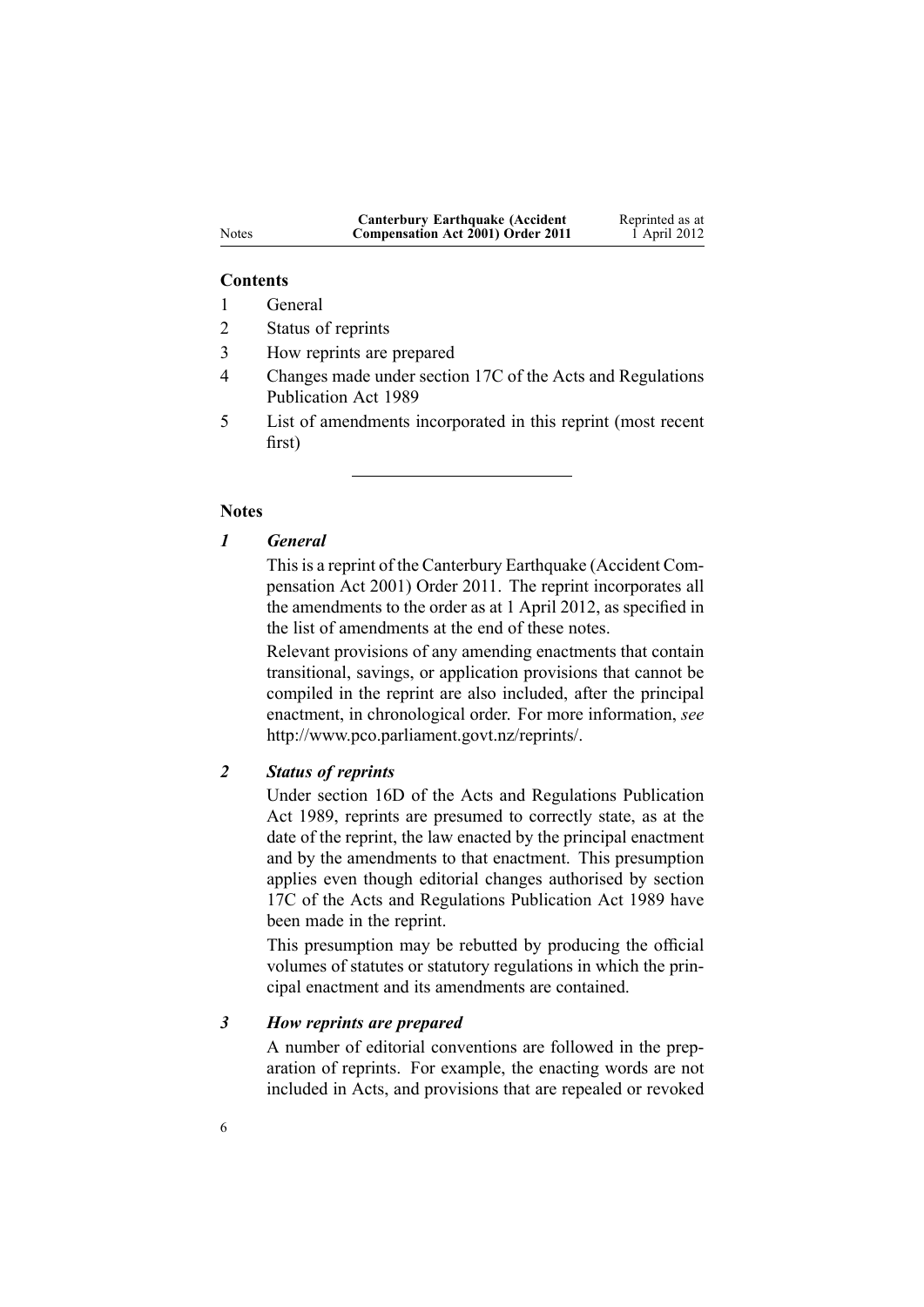| Reprinted as at | <b>Canterbury Earthquake (Accident)</b>  |       |
|-----------------|------------------------------------------|-------|
| 1 April 2012    | <b>Compensation Act 2001) Order 2011</b> | Notes |

are omitted. For <sup>a</sup> detailed list of the editorial conventions, *see* <http://www.pco.parliament.govt.nz/editorial-conventions/> or Part 8 of the *Tables of New Zealand Acts and Ordinances and Statutory Regulations and Deemed Regulations in Force*.

## *4 Changes made under section 17C of the Acts and Regulations Publication Act 1989*

[Section](http://www.legislation.govt.nz/pdflink.aspx?id=DLM195466) 17C of the Acts and Regulations Publication Act 1989 authorises the making of editorial changes in <sup>a</sup> reprint as set out in [sections](http://www.legislation.govt.nz/pdflink.aspx?id=DLM195468) 17D and [17E](http://www.legislation.govt.nz/pdflink.aspx?id=DLM195470) of that Act so that, to the extent permitted, the format and style of the reprinted enactment is consistent with current legislative drafting practice. Changes that would alter the effect of the legislation are not permitted.

A new format of legislation wasintroduced on 1 January 2000. Changesto legislative drafting style have also been made since 1997, and are ongoing. To the extent permitted by [section](http://www.legislation.govt.nz/pdflink.aspx?id=DLM195466) 17C of the Acts and Regulations Publication Act 1989, all legislation reprinted after 1 January 2000 is in the new format for legislation and reflects current drafting practice at the time of the reprint.

In outline, the editorial changes made in reprints under the authority of [section](http://www.legislation.govt.nz/pdflink.aspx?id=DLM195466) 17C of the Acts and Regulations Publication Act 1989 are set out below, and they have been applied, where relevant, in the preparation of this reprint:

- • omission of unnecessary referential words (such as "of this section" and "of this Act")
- • typeface and type size (Times Roman, generally in 11.5 point)
- • layout of provisions, including:
	- •indentation
	- • position of section headings (eg, the number and heading now appear above the section)
- • format of definitions (eg, the defined term now appears in bold type, without quotation marks)
- • format of dates (eg, <sup>a</sup> date formerly expressed as "the 1st day ofJanuary 1999" is now expressed as "1 January 1999")